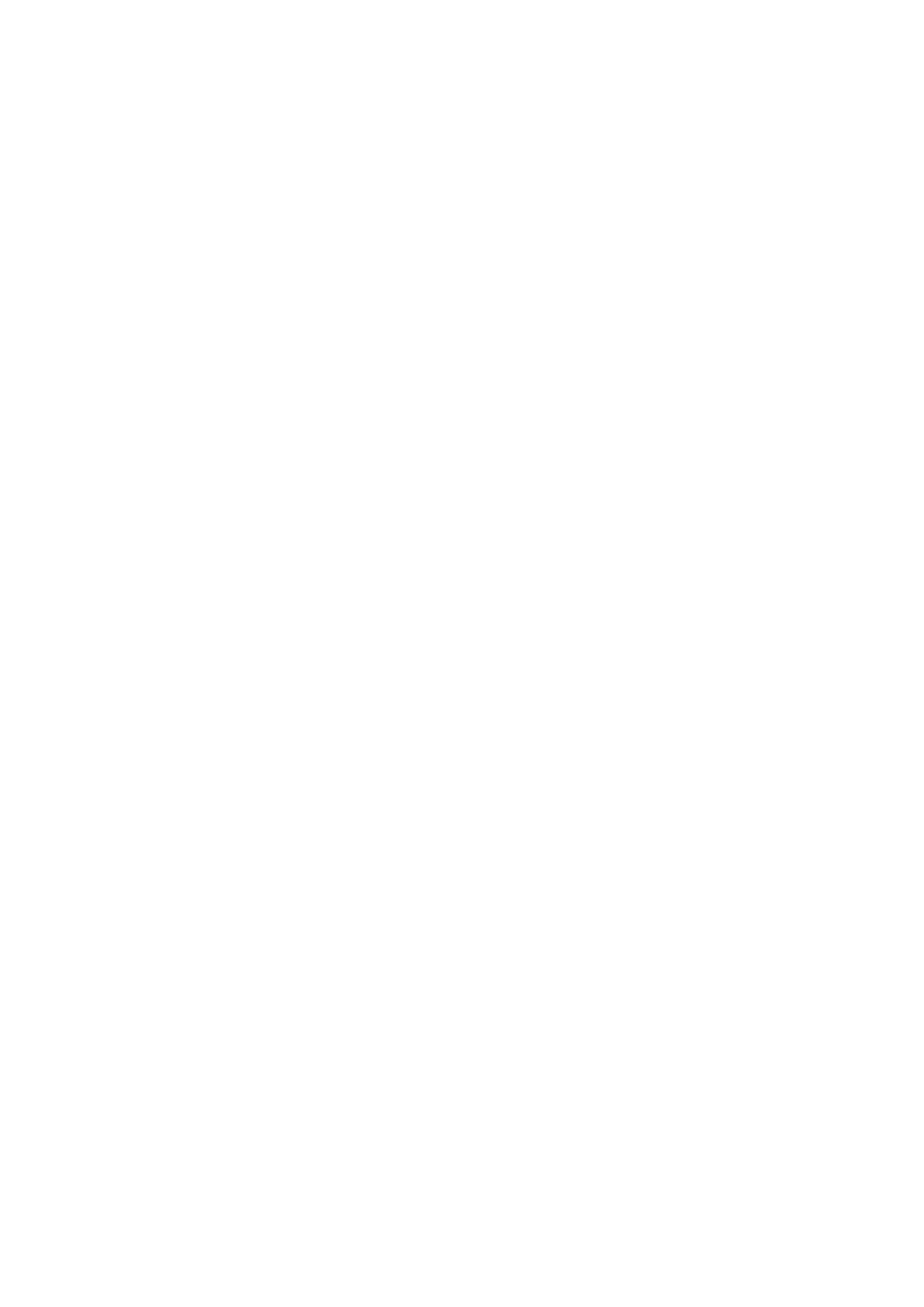Introduced by Mrs J G Skinner, MP First print



New South Wales

## **Paediatric Patient Oversight (Vanessa's Law) Bill 2010**

## **Contents**

|   |                                                                                                    | Page |
|---|----------------------------------------------------------------------------------------------------|------|
|   | Name of Act                                                                                        |      |
|   | Commencement                                                                                       |      |
|   | Oversight by paediatricians of child patients admitted to adult<br>wards of major public hospitals |      |
| 4 | Interpretation provisions                                                                          |      |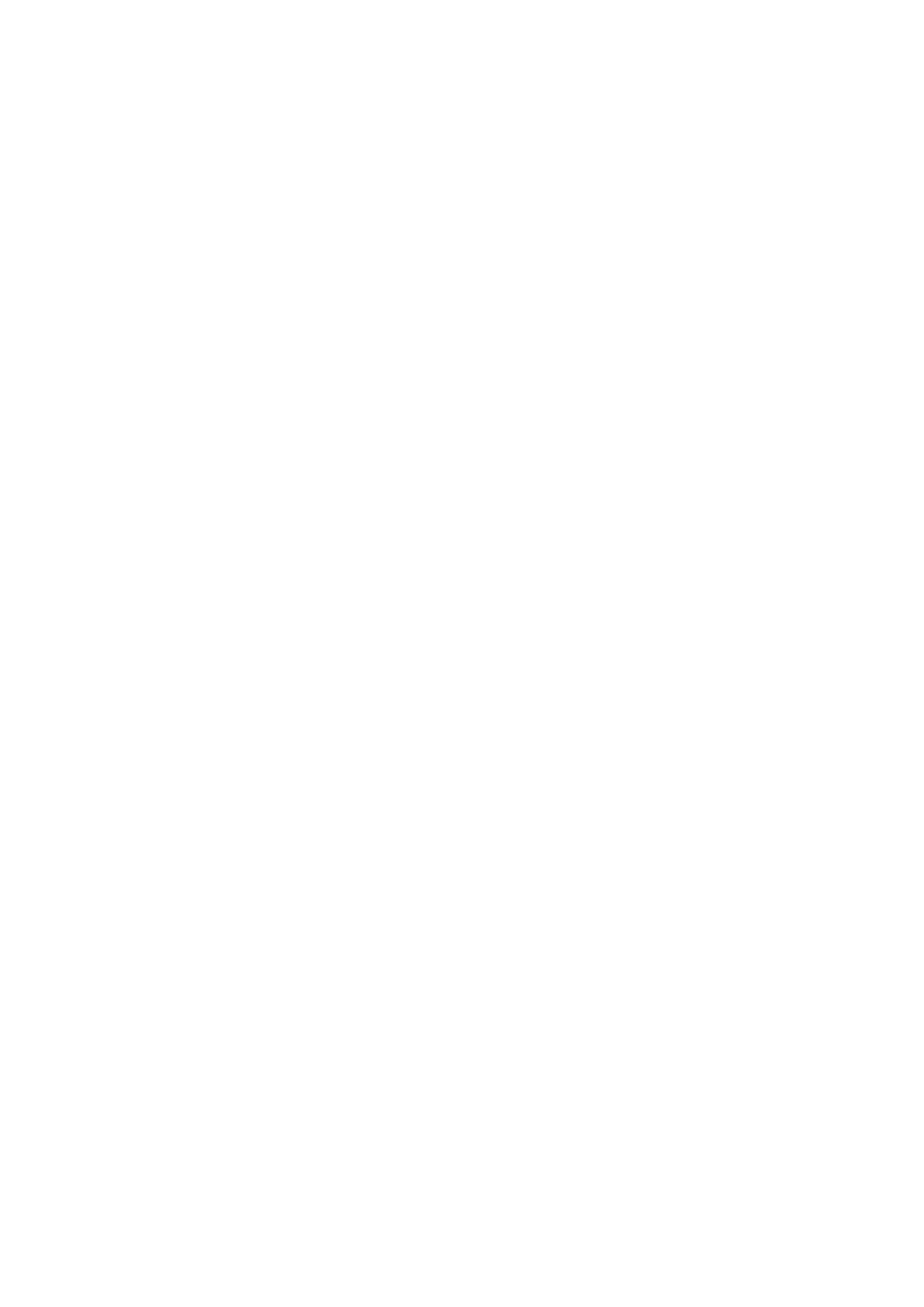

New South Wales

## **Paediatric Patient Oversight (Vanessa's Law) Bill 2010**

No , 2010

### **A Bill for**

An Act to ensure that children who are admitted to adult wards in major hospitals are under the care and supervision of a paediatrician.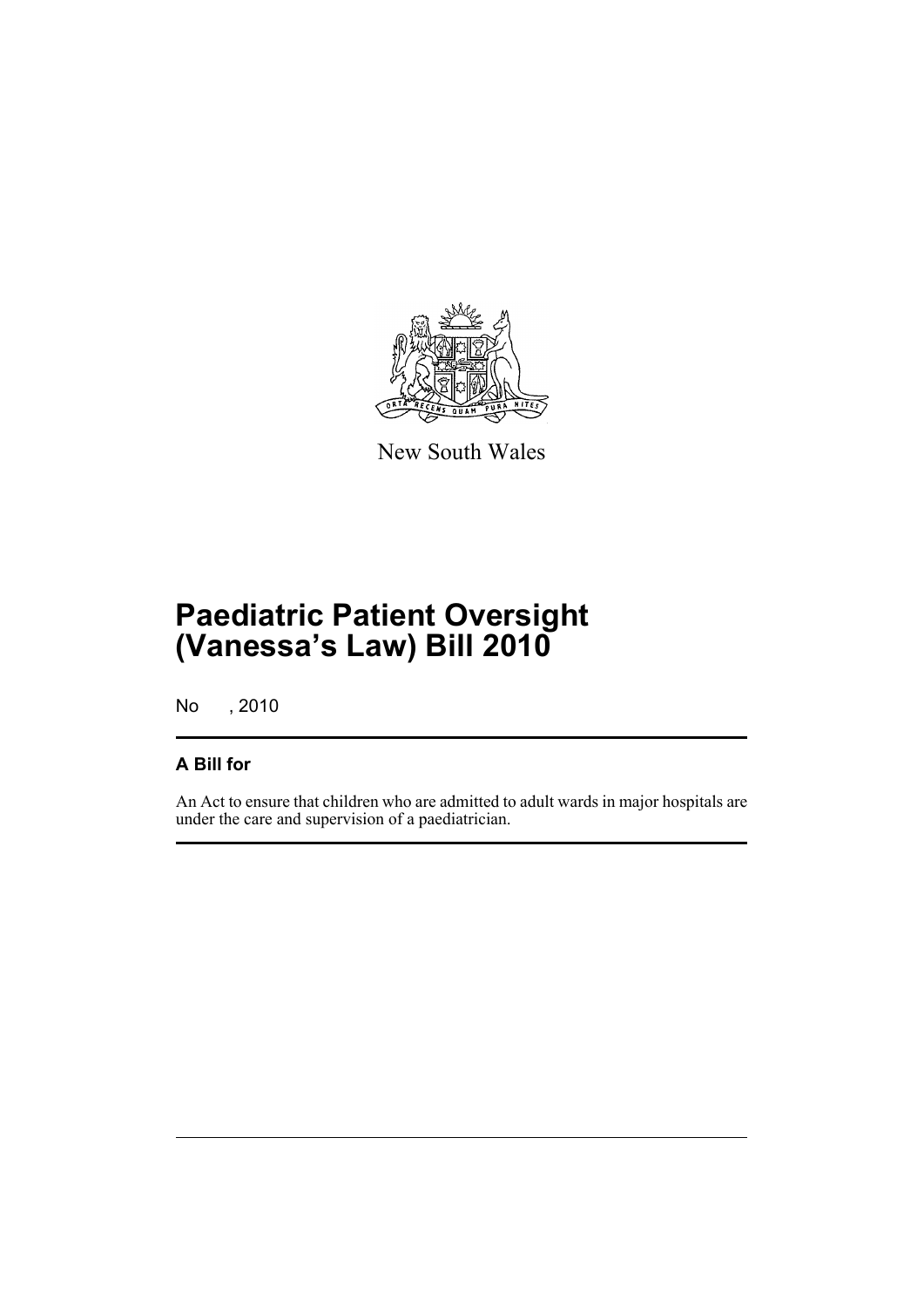<span id="page-5-3"></span><span id="page-5-2"></span><span id="page-5-1"></span><span id="page-5-0"></span>

| The Legislature of New South Wales enacts: |                                                                                                                                                                                                                                                                                            |                                   |
|--------------------------------------------|--------------------------------------------------------------------------------------------------------------------------------------------------------------------------------------------------------------------------------------------------------------------------------------------|-----------------------------------|
| 1                                          | <b>Name of Act</b>                                                                                                                                                                                                                                                                         | $\overline{2}$                    |
|                                            | This Act is the Paediatric Patient Oversight (Vanessa's Law) Act 2010.                                                                                                                                                                                                                     | 3                                 |
| $\mathbf{2}$                               | Commencement                                                                                                                                                                                                                                                                               | 4                                 |
|                                            | This Act commences on the date of assent to this Act.                                                                                                                                                                                                                                      | 5                                 |
| 3                                          | Oversight by paediatricians of child patients admitted to adult wards of<br>major public hospitals                                                                                                                                                                                         | 6<br>$\overline{7}$               |
|                                            | If a child is admitted as a patient in an adult ward of a major public<br>hospital, it is the duty of the governing body of the hospital to ensure<br>that the medical management of the child is assessed and approved by a<br>paediatrician within 48 hours of the child being admitted. | 8<br>$\boldsymbol{9}$<br>10<br>11 |
| 4                                          | <b>Interpretation provisions</b>                                                                                                                                                                                                                                                           | 12                                |
|                                            | In this Act:                                                                                                                                                                                                                                                                               | 13                                |
|                                            | <i>adult ward</i> means a ward in which adult patients are accommodated.                                                                                                                                                                                                                   | 14                                |
|                                            | <i>child</i> means a person under the age of 16 years.                                                                                                                                                                                                                                     | 15                                |
|                                            | <i>governing body</i> of a major public hospital means:                                                                                                                                                                                                                                    | 16                                |
|                                            | in the case of a public hospital that is controlled by a public health<br>(a)<br>organisation within the meaning of the Health Services Act<br>1997—the public health organisation, or                                                                                                     | 17<br>18<br>19                    |
|                                            | in the case of a public hospital within the meaning of the Health<br>(b)<br>Services Act 1997 that is controlled by the Crown (including the<br>Minister or the Health Administration Corporation)—the Crown.                                                                              | 20<br>21<br>22                    |
|                                            | <i>major public hospital</i> means a public hospital listed in the Table at the<br>end of this section.                                                                                                                                                                                    | 23<br>24                          |
|                                            | ward means any room in a hospital (other than a specialist children's<br>hospital) in which patients are accommodated, and includes a general<br>mixed, medical or surgical ward, but does not include an intensive care<br>unit, high dependency unit or emergency department.            | 25<br>26<br>27<br>28              |

#### **Teaching or referral hospitals**

Bankstown-Lidcombe Hospital

- Concord Hospital
- Gosford Hospital

John Hunter Hospital

Liverpool Hospital